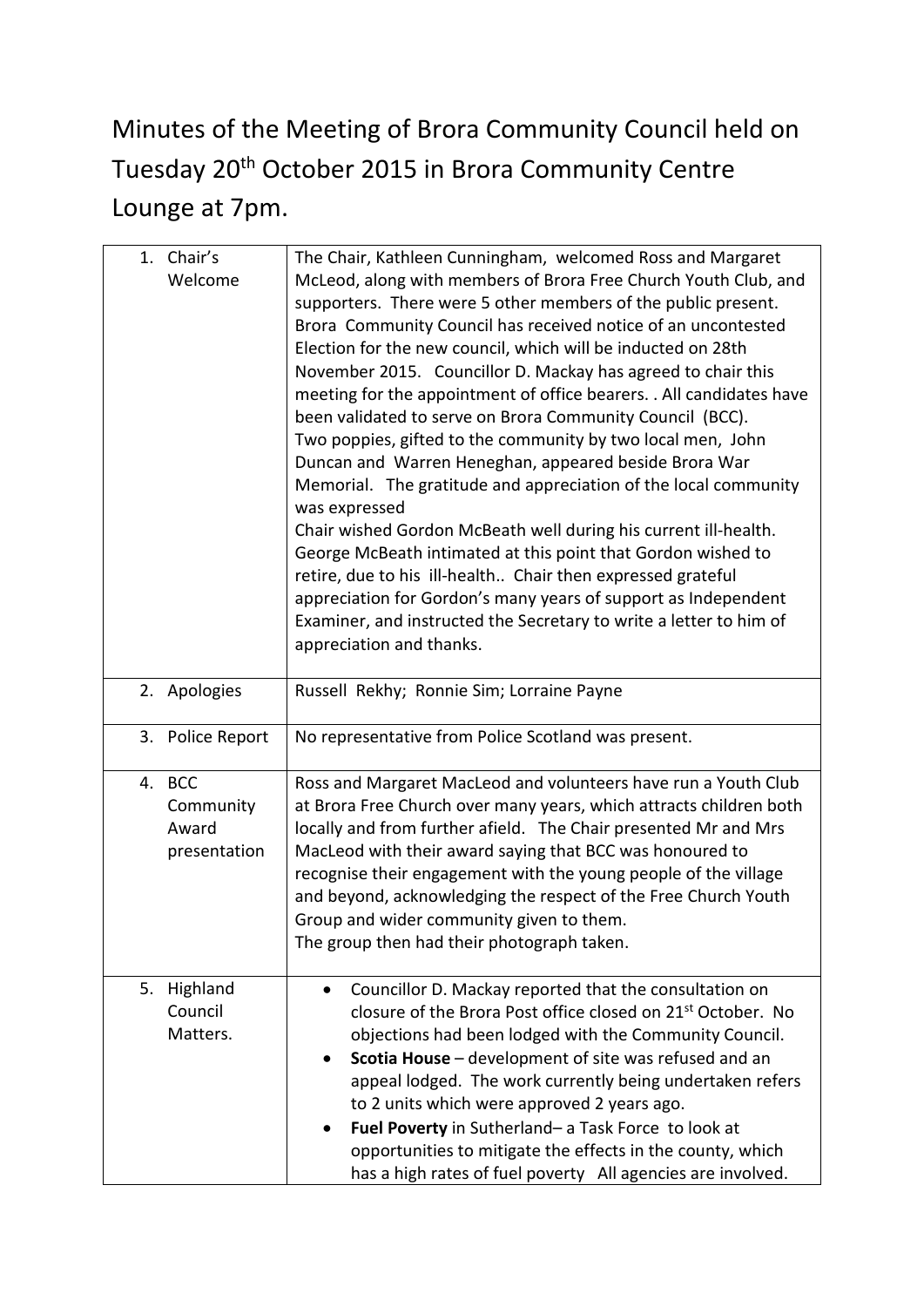|                                                                             | Community Mini-bus - research undertaken by a BaDaG<br>$\bullet$          |  |  |  |
|-----------------------------------------------------------------------------|---------------------------------------------------------------------------|--|--|--|
|                                                                             | subgroup is continuing and viability is being investigated.               |  |  |  |
|                                                                             | Drummuie Scaffolding still there. A letter from BCC to be<br>$\bullet$    |  |  |  |
|                                                                             | sent to Ward Manager and HC chief executive.                              |  |  |  |
|                                                                             | Caithness and Sutherland Area Committee emphasis on<br>$\bullet$          |  |  |  |
|                                                                             | partnership and load-sharing rather than all being dealt with             |  |  |  |
|                                                                             | at Council level. There are themed partnerships (- such as                |  |  |  |
|                                                                             | health) - are focussed and action-led. This is fundamental                |  |  |  |
|                                                                             | change in Community rights - involvement is emphasised.                   |  |  |  |
|                                                                             | Sutherland is first area to go ahead, but no extra resources              |  |  |  |
|                                                                             | available. The first meeting in the New Year.                             |  |  |  |
|                                                                             | Beachview Respite Care - still involved in legal proceedings<br>$\bullet$ |  |  |  |
|                                                                             | so closure remains until this is concluded - need for respite             |  |  |  |
|                                                                             | care recognised. Staff redeployed to other care areas. The                |  |  |  |
|                                                                             | prevention agenda is priority. Carer and dementia training is             |  |  |  |
|                                                                             | recognised as essential for new recruits to the service. NHS              |  |  |  |
|                                                                             | Highland is setting up dedicated apprenticeships, to open up              |  |  |  |
|                                                                             | care sector career opportunities. Recruitment a problem                   |  |  |  |
|                                                                             | locally.                                                                  |  |  |  |
|                                                                             | <b>Burghfield</b> SVQ training in hospitality still ongoing, but          |  |  |  |
|                                                                             | operation of the hotel has ceased. Students now go out on                 |  |  |  |
|                                                                             | placement instead.                                                        |  |  |  |
|                                                                             | Safer route to School - the cause of delay is not known as                |  |  |  |
|                                                                             | the tender has gone out and timetable is clear. Cllr Mackay               |  |  |  |
|                                                                             | will arrange a meeting.                                                   |  |  |  |
|                                                                             | This and Scotia House serve to highlight need for more                    |  |  |  |
|                                                                             | community involvement.                                                    |  |  |  |
|                                                                             |                                                                           |  |  |  |
| 6. Approval of                                                              | Proposed by Margaret Mackintosh and Seconded by Karen Mackay              |  |  |  |
| previous                                                                    |                                                                           |  |  |  |
| <b>Minutes</b>                                                              |                                                                           |  |  |  |
| <b>Matters</b><br>7.                                                        | Brora and District Resilience Action Update – The Scottish Resilience     |  |  |  |
| Fund oversubscribed so Brora's application was unsuccessful this<br>Arising |                                                                           |  |  |  |
|                                                                             | time. A favourable response is promised for 2016.                         |  |  |  |
|                                                                             | The next meeting of the sub group - on Monday 9 <sup>th</sup> November in |  |  |  |
|                                                                             | the Scout Hall at 7pm. All named contacts and interested members          |  |  |  |
|                                                                             | of BCC are invited.                                                       |  |  |  |
|                                                                             | Copies of the "Household Emergency Tips" leaflet are being                |  |  |  |
|                                                                             | prepared for distribution. 600 - 700 copies needed costing £210           |  |  |  |
|                                                                             | (colour) and £120 (b/w). BCC agreed to fund the b/w version.              |  |  |  |
|                                                                             | Many volunteers have already signed up.                                   |  |  |  |
|                                                                             | Doll Ford $-$ a 2 year on-going issue. Now large pot-holes making         |  |  |  |
|                                                                             | crossing difficult and dangerous. Ford is an adopted road. Cllr           |  |  |  |
|                                                                             | Phillips dealing, and e-mail trail to be forwarded to Graham              |  |  |  |
|                                                                             | MacKenzie and 3 councillors.                                              |  |  |  |
|                                                                             | The frontage at Graham Begg's old shop $-$ a letter or e-mal is           |  |  |  |
|                                                                             | required to alert the owner to its deteriorating condition.               |  |  |  |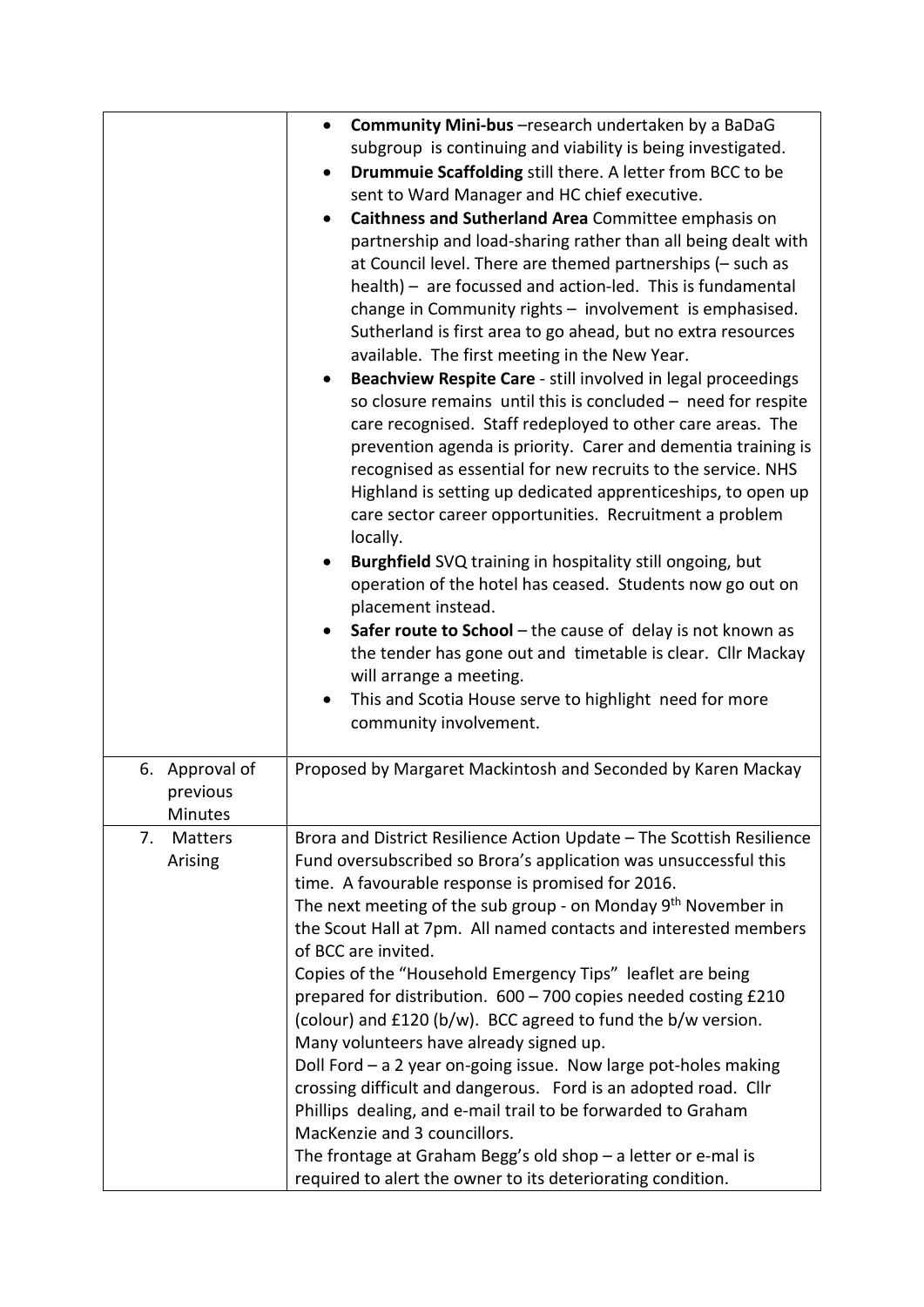|            | Sputie Bridge – local Doll group has agreed a new bridge and              |  |  |
|------------|---------------------------------------------------------------------------|--|--|
|            | improved gates to give better access. Matt Dent, Footpaths Officer        |  |  |
|            | and Common Grazings committee are involved in the investigations.         |  |  |
|            |                                                                           |  |  |
| 8.Planning | West Garty Windfarm - July 2015 application was objected to by            |  |  |
|            | BCC, Highland Council and local residents. Developer has                  |  |  |
|            | submitted an amended application with revised proposals,                  |  |  |
|            | removing 1 turbine and reducing the blade tips of the remaining 17        |  |  |
|            | to up to 110m from 120m. Deep concerns exist with regard to               |  |  |
|            | visual impact and damage to peat base and drainage. The                   |  |  |
|            | Developer's application states that all representations to previous       |  |  |
|            | proposals remain valid. Information placed in Library and                 |  |  |
|            | advertised in local press. Deadline is 13 <sup>th</sup> November 2015 for |  |  |
|            | responses. BCC to resubmit objections. Highland Council, Scottish         |  |  |
|            | Natural Heritage also to respond. Proposal to be decided at               |  |  |
|            | Scottish Government level.                                                |  |  |
|            | Copies of responses should be sent to Highland Council E planning -       |  |  |
|            | EconsentsAdmin@scotland.gsi.gov.uk                                        |  |  |
|            | eplanning@highland.gov.uk                                                 |  |  |
|            | ken.mccorquadale@highland.gov.uk                                          |  |  |
|            | Gordonbush Windfarm - Application for a further 16 turbines. The          |  |  |
|            | Project Team met with representatives of BCC to discuss concerns          |  |  |
|            | lodged in its initial response. Clarified that the extension lies         |  |  |
|            | further from the SLA than actual current development. There is no         |  |  |
|            | theoretical visibility from the property at Point.                        |  |  |
|            | The developer stated that revised layout of turbines achieves best        |  |  |
|            | environmental and technical fit for the site.                             |  |  |
|            | SNH response is that impact on golden plover and other birds              |  |  |
|            | should not affect population provided appropriate mitigation is           |  |  |
|            | applied during construction.                                              |  |  |
|            | Developer states that there is no proposed felling of trees as part of    |  |  |
|            | the extension, so exposure and visibility of turbines will not be         |  |  |
|            | affected. The developer will engage with Gordonbush estate to             |  |  |
|            | better understand future forest management.                               |  |  |
|            | BCC felt that the level of local concern was relatively low. Open         |  |  |
|            | days were not well attended. Engagement with SSE's project team           |  |  |
|            | remains open, responsible and informative.                                |  |  |
|            | BCC retains its initial stance regarding this proposed extension, but     |  |  |
|            | strongly suggests that saturation point for any further Windfarm          |  |  |
|            | developments in this area has been reached.                               |  |  |
|            | A response will be submitted to Panning departments as listed             |  |  |
|            | above. This to include liaison for A9 traffic handling, emergency         |  |  |
|            | services and school access be in place should the development be          |  |  |
|            | approved.                                                                 |  |  |
|            | Continued community liaison is appreciated and is vital.                  |  |  |
|            | Final comments from BCC being invited. Submission is that                 |  |  |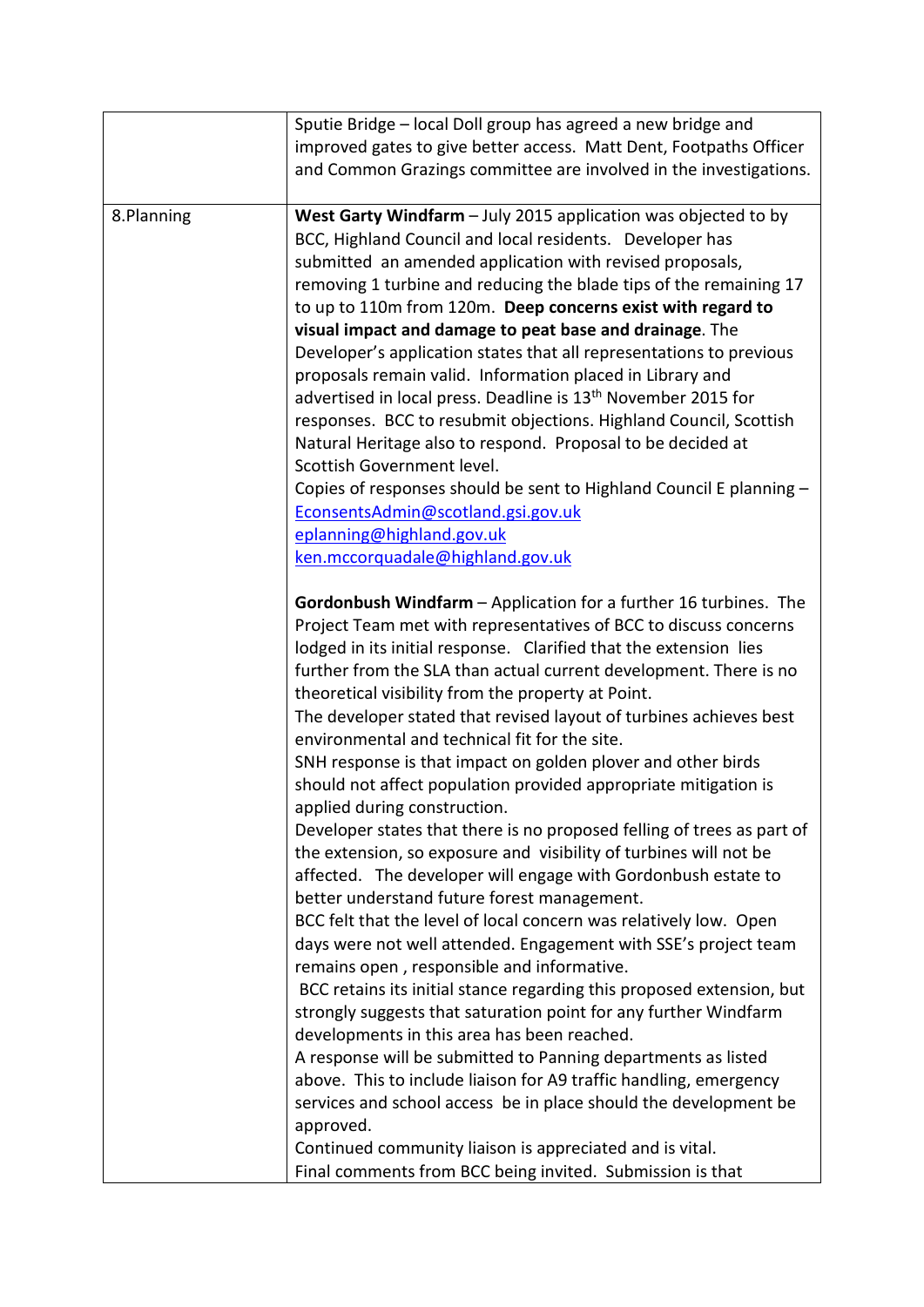|                             | saturation point now reached.                                                                                                                                                                                                                                                                                                                                                                                                                                                                                                                                                                   |
|-----------------------------|-------------------------------------------------------------------------------------------------------------------------------------------------------------------------------------------------------------------------------------------------------------------------------------------------------------------------------------------------------------------------------------------------------------------------------------------------------------------------------------------------------------------------------------------------------------------------------------------------|
| 9.<br>Remembrance<br>Sunday | In absence of a Brora British Legion, BCC organises the Parade, with<br>good cooperation from Police Scotland. British Legion Protocol is<br>followed - Church of Scotland minister leads the Service with other<br>denominations present. Order of wreath laying also according to<br>protocol.<br>Photographs by Louise Mackay.<br>BCC agreed to host refreshments afterwards at Brora Golf Club<br>The issue of space for wreaths at War Memorial was raised and can<br>be dealt with.<br>Door-to-door and shop collections in place<br>Secretary to contact R. Sim re counting and banking. |
| 10. Correspondence          | Items already covered in Minutes -                                                                                                                                                                                                                                                                                                                                                                                                                                                                                                                                                              |
|                             | <b>BCC</b> elections;                                                                                                                                                                                                                                                                                                                                                                                                                                                                                                                                                                           |
|                             | Safer Route to School;<br>٠                                                                                                                                                                                                                                                                                                                                                                                                                                                                                                                                                                     |
|                             | Doll Ford;<br>п                                                                                                                                                                                                                                                                                                                                                                                                                                                                                                                                                                                 |
|                             | West Garty Windfarm<br>Scotia House;<br>п                                                                                                                                                                                                                                                                                                                                                                                                                                                                                                                                                       |
|                             | Other correspondence:-                                                                                                                                                                                                                                                                                                                                                                                                                                                                                                                                                                          |
|                             | Letter of support to Kyle of Sutherland re Fuel Poverty pilot<br>п                                                                                                                                                                                                                                                                                                                                                                                                                                                                                                                              |
|                             | scheme.                                                                                                                                                                                                                                                                                                                                                                                                                                                                                                                                                                                         |
|                             | <b>Consultation Events</b><br>٠                                                                                                                                                                                                                                                                                                                                                                                                                                                                                                                                                                 |
|                             | Digital engagement fir Community Council workshops -<br>п                                                                                                                                                                                                                                                                                                                                                                                                                                                                                                                                       |
|                             | nearest is Moray.<br><b>Centenary Memorials Restoration Fund</b><br>п                                                                                                                                                                                                                                                                                                                                                                                                                                                                                                                           |
|                             | Local Development Plan<br>ш                                                                                                                                                                                                                                                                                                                                                                                                                                                                                                                                                                     |
|                             | Draft Onshore Wind Energy Guidance<br>п                                                                                                                                                                                                                                                                                                                                                                                                                                                                                                                                                         |
|                             | <b>Local Housing Strategy</b>                                                                                                                                                                                                                                                                                                                                                                                                                                                                                                                                                                   |
|                             | <b>Community Transport Grants</b>                                                                                                                                                                                                                                                                                                                                                                                                                                                                                                                                                               |
|                             | Changes to X99 bus service                                                                                                                                                                                                                                                                                                                                                                                                                                                                                                                                                                      |
|                             | Micro-grant Applications:- Beavers and Cubs - members trying to<br>raise own funds for trip to Canada. BCC to investigate further<br>support.                                                                                                                                                                                                                                                                                                                                                                                                                                                   |
|                             | Brora medical Practice – for staff training to carry out as many tests                                                                                                                                                                                                                                                                                                                                                                                                                                                                                                                          |
|                             | as possible locally to support those with long-term conditions.                                                                                                                                                                                                                                                                                                                                                                                                                                                                                                                                 |
|                             | Criteria for this type of application to be clarified.                                                                                                                                                                                                                                                                                                                                                                                                                                                                                                                                          |
|                             | Veterans' Day- BCC agreed on continued support.                                                                                                                                                                                                                                                                                                                                                                                                                                                                                                                                                 |
|                             | Brighter Brora Village Christmas Trees-BCC to fund.                                                                                                                                                                                                                                                                                                                                                                                                                                                                                                                                             |
| 11. Financial Report        | This was circulated to the BCC members.                                                                                                                                                                                                                                                                                                                                                                                                                                                                                                                                                         |
| 12. Public Discussion       | Fountain Square, Braes Hotel – wires hanging from the building                                                                                                                                                                                                                                                                                                                                                                                                                                                                                                                                  |
|                             | which could present hazard.                                                                                                                                                                                                                                                                                                                                                                                                                                                                                                                                                                     |
|                             | Moss on the cobble stones again. Cadets helped to clear last time.                                                                                                                                                                                                                                                                                                                                                                                                                                                                                                                              |
|                             | Highland Council responsible. Other local groups to help?                                                                                                                                                                                                                                                                                                                                                                                                                                                                                                                                       |